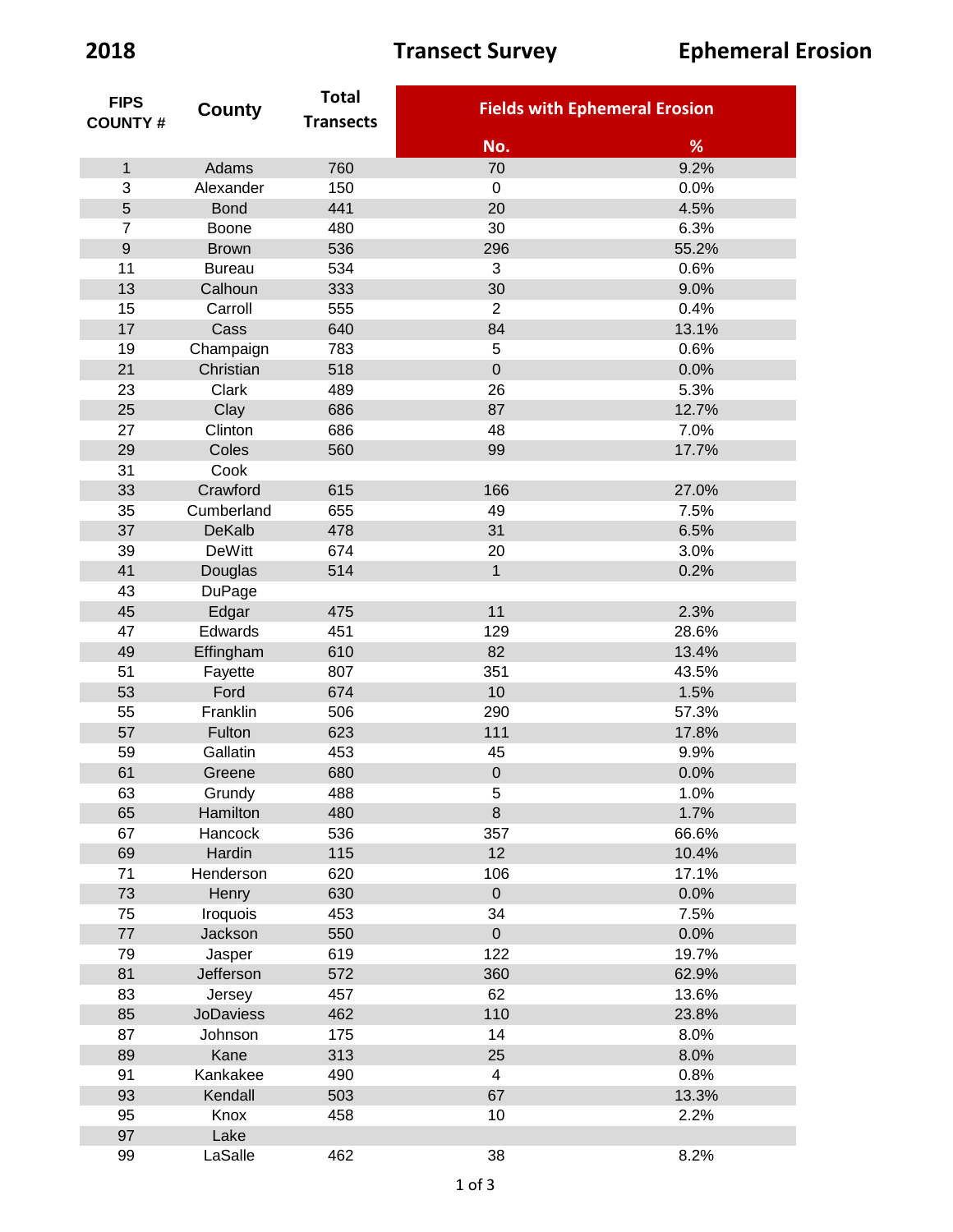| <b>FIPS</b>    | County          | <b>Total</b>     | <b>Fields with Ephemeral Erosion</b> |                |
|----------------|-----------------|------------------|--------------------------------------|----------------|
| <b>COUNTY#</b> |                 | <b>Transects</b> |                                      |                |
|                |                 |                  | No.                                  | %              |
| 101            | Lawrence        | 589              | 26                                   | 4.4%           |
| 103            | Lee             | 515              | 39                                   | 7.6%           |
| 105            | Livingston      | 618              | 71                                   | 11.5%          |
| 107            | Logan           | 573              | 25                                   | 4.4%           |
| 109            | McDonough       | 489              | 114                                  | 23.3%          |
| 111            | McHenry         | 409              | 26                                   | 6.4%           |
| 113            | McLean          | 707              | $\overline{2}$                       | 0.3%           |
| 115            | Macon           | 567              | $\boldsymbol{0}$                     | 0.0%           |
| 117            | Macoupin        | 769              | 141                                  | 18.3%          |
| 119            | Madison         | 403              | 64                                   | 15.9%          |
| 121            | Marion          | 540              | 40                                   | 7.4%           |
| 123            | Marshall        | 559              | 14                                   | 2.5%           |
| 125            | Mason           | 651              | 11                                   | 1.7%           |
| 127            | Massac          | 344              | 35                                   | 10.2%          |
| 129            | Menard          | 479              | 28                                   | 5.8%           |
| 131            | Mercer          | 443              | 80                                   | 18.1%          |
| 133            | Monroe          | 456              | $\mathbf{1}$                         | 0.2%           |
| 135            | Montgomery      | 462              | $\mathbf 0$                          | 0.0%           |
| 137            | Morgan          | 788              | 10                                   | 1.3%           |
| 139            | Moultrie        | 526              | $\boldsymbol{0}$                     | 0.0%           |
| 141            | Ogle            | 598              | 93                                   | 15.6%          |
| 143            | Peoria          | 559              | 110                                  | 19.7%          |
| 145            | Perry           | 506              | 160                                  | 31.6%          |
| 147            | Piatt           | 648              | $\boldsymbol{0}$                     | 0.0%           |
| 149            | Pike            | 518              | 91                                   | 17.6%          |
| 151            | Pope            | 329              | 12                                   | 3.6%           |
| 153            | Pulaski         | 199              | $\overline{4}$                       | 2.0%           |
| 155            | Putnam          | 238              | 9                                    | 3.8%           |
| 157            | Randolph        | 622              | $\overline{2}$                       | 0.3%           |
| 159            | Richland        | 543              | 22                                   | 4.1%           |
| 161            | Rock Island     | 462              | $6\phantom{1}$                       | 1.3%           |
| 163            | St Clair        | 299              | 18                                   | 6.0%           |
| 165            | Saline          | 445              | 48                                   | 10.8%          |
| 167            | Sangamon        | 503              | $\overline{\mathbf{4}}$              | 0.8%           |
| 169            | Schuyler        | 785              | 23                                   | 2.9%           |
| 171            | Scott           | 459              | 37                                   | 8.1%           |
| 173            | Shelby          | 862              | 13                                   | 1.5%           |
| 175            | <b>Stark</b>    | 614              | 140                                  | 22.8%          |
| 177            | Stephenson      | 632              | 12                                   | 1.9%           |
| 179            | <b>Tazewell</b> | 493              | 58                                   | 11.8%          |
| 181            | Union           | 387              | 96                                   | 24.8%          |
| 183            | Vermilion       | 480              | 8                                    | 1.7%           |
| 185            | Wabash          | 516              | 17                                   | 3.3%           |
| 187            | Warren          |                  | 78                                   | 17.1%          |
|                |                 | 455              |                                      | 7.0%           |
| 189<br>191     | Washington      | 697<br>479       | 49<br>69                             | 14.4%          |
|                | Wayne<br>White  | 493              | 228                                  |                |
| 193<br>195     | Whiteside       | 510              | 215                                  | 46.2%<br>42.2% |
|                |                 |                  | 5                                    |                |
| 197            | Will            | 388              |                                      | 1.3%           |
| 199            | Williamson      | 259              | 37                                   | 14.3%          |